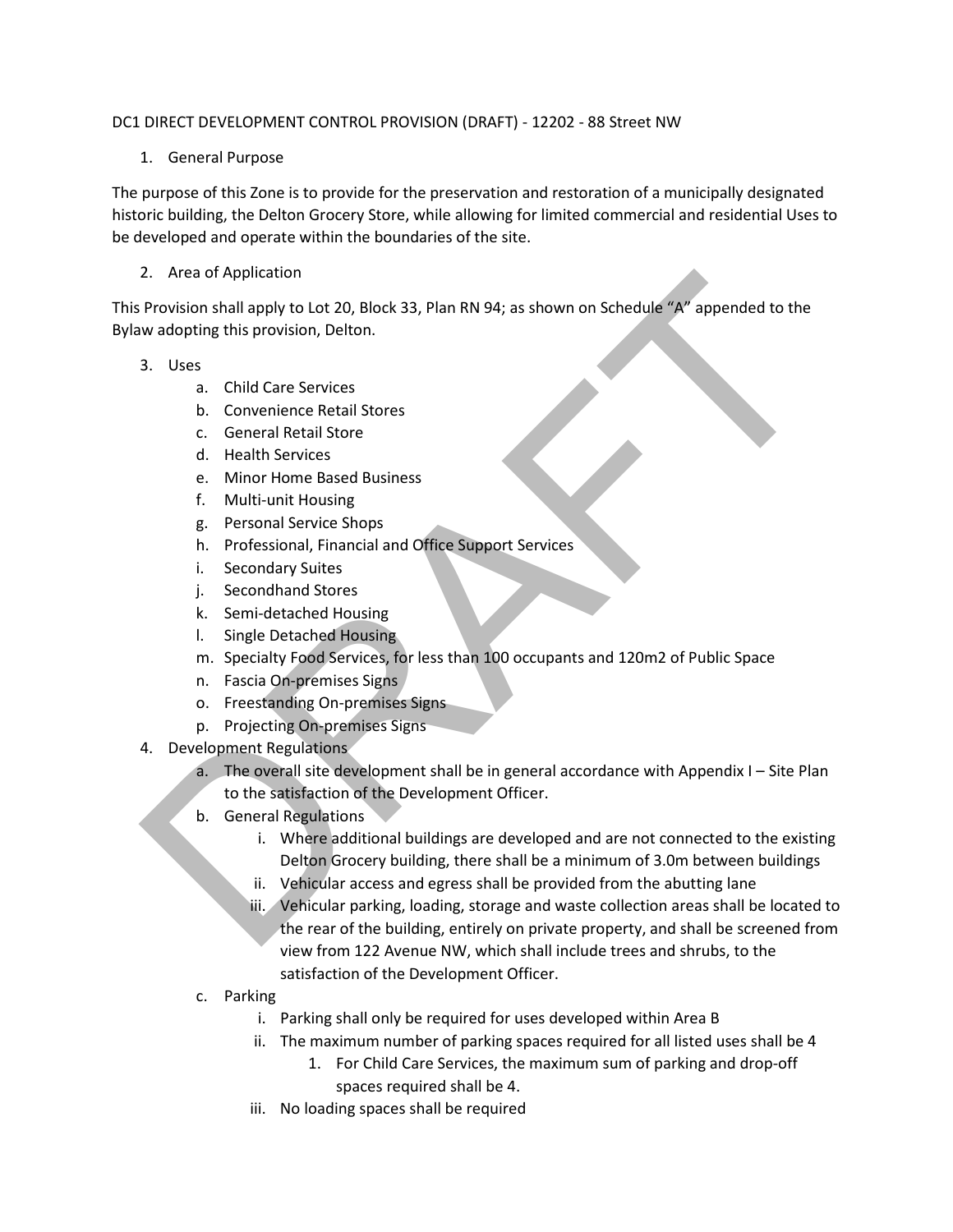- iv. No parking shall be located within 3.0m of the southern property line
- d. Landscaping
	- i. A minimum of 8 trees and 12 shrubs shall be planted when the site is developed to its maximum developable area
	- ii. A maximum of 11 trees and 20 shrubs shall be planted in situations where the developable area is less than the maximum indicated in Appendix I – Site Plan
		- 1. Notwithstanding 4(d)(ii), in no case shall fewer than the minimum requirements identified in 4(d)(i) be planted
	- iii. Landscaping requirements may be provided across the entire site, regardless of Area
- e. Area A:
	- i. The minimum Setbacks shall be as follows:
		- 1. A minimum of 0.0m from the east and south lot lines, to preserve the historical setbacks and ensure the building remains most prominently featured
		- 2. A minimum of 3.5m from the north property line
		- 3. A minimum of 27.0m from the west property line
	- ii. The maximum building Height shall be 10.0m
- iii. The Delton Grocery building and the associated lands within Area A are a Designated Municipal Historic Resource. Exterior alterations and additions shall be sympathetic to and compatible with the historic Façades of the Delton Grocery building to the satisfaction of the Development Officer in consultation with the Heritage Officer. The following standards and guidelines shall be applied when reviewing Development Permit applications for the Delton Grocery building: requirements identified in 4(d)(i) be planted<br>
iii. Landscaping requirements may be provided across the entire site, regardless<br>
Area<br>
e. Area A:<br>
1. The minimum Setbacks shall be as follows:<br>
1. A minimum of 0.0m from th
	- 1. the General Guidelines for Rehabilitation contained in the City of Edmonton Bylaw XXXX, a Bylaw to designate Delton Grocery as a Municipal Historic Resource; and
	- 2. The Standards and Guidelines for the Conservation of Historic Places in Canada.

# f. Area B:

- i. The maximum building Height shall be 10.0m
- ii. The minimum Setbacks shall be as follows:
	- 1. A minimum of 3.0m from the south lot line
		- a. The minimum setback may be reduced to 1.5m when the maximum building Height does not exceed 5.0m, to allow the building to animate the pedestrian realm along 122 Avenue
	- 2. A minimum of 7.0m from the rear lane
	- 3. A minimum of 3.0m from the north property line
		- a. The minimum setback may be reduced to 2.0m when the maximum building Height does not exceed 5.0m
	- iii. Urban Design Regulations:
		- 1. Architectural treatment of all Façades of the building shall create a unified exterior and complement the historic façade in Area A.